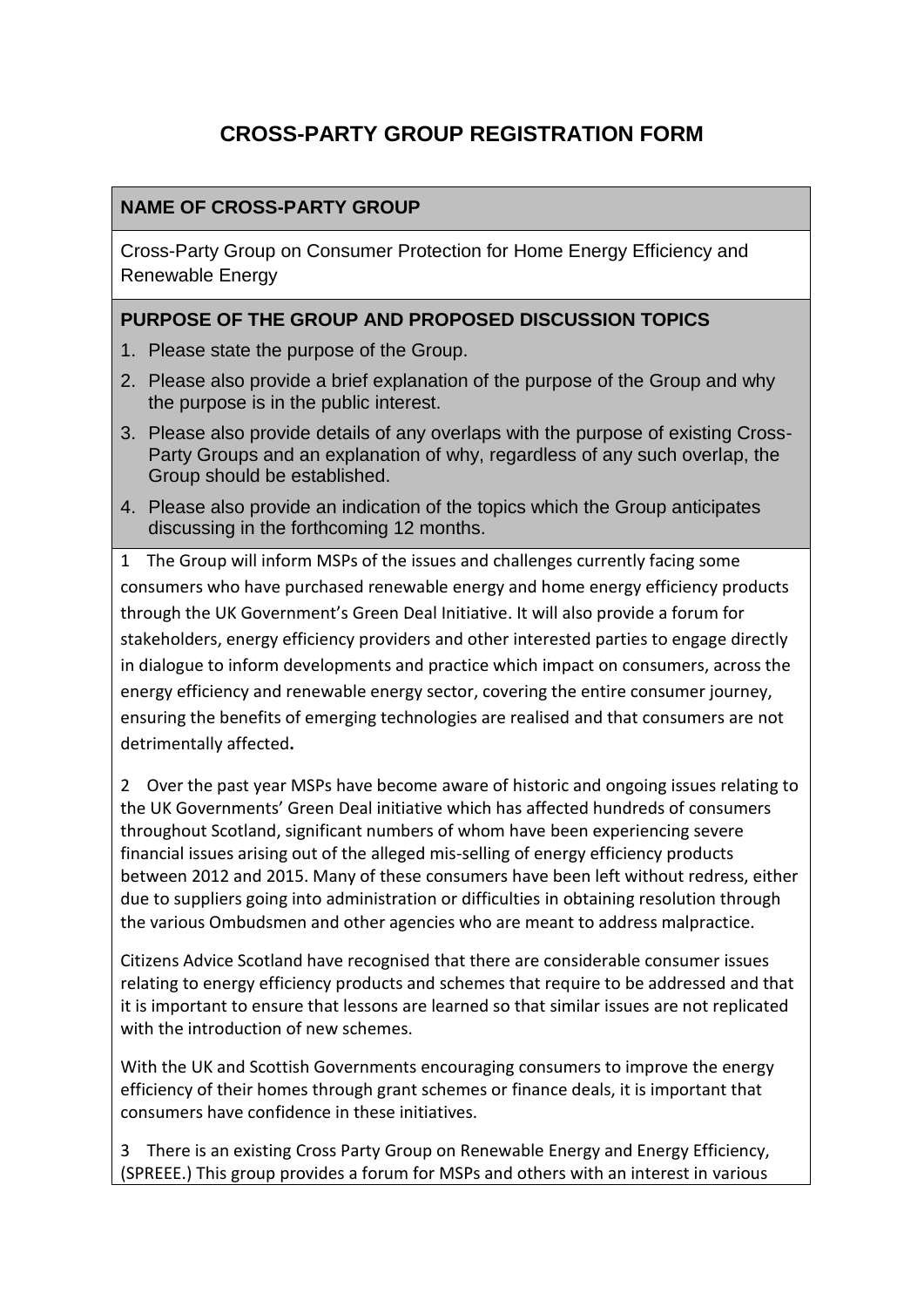forms of renewable energy and energy efficiency projects. The proposed group differs in its strong emphasis on Consumer protection and better standards in the promotion and selling of energy efficiency products.

- 4 The Group will examine and discuss:
	- The Promotion of consumer advice and the realisation of rights in respect of future energy efficiency initiatives
	- How to improve protection including adequate financial protection and address longer-term liabilities
	- Informing and shaping standards, including technical and selling practices
	- How to ensure monitoring and enforcement of providers and a simple, fair and consumer focused complaints and redress process for both historical and future schemes
	- How can Government and the industry inspire public confidence and demand for energy efficiency and renewable energy measures in homes.

### **MSP MEMBERS OF THE GROUP**

Please provide names and party designation of all MSP members of the Group.

Clare Haughey MSP – Scottish National Party

Ivan McKee MSP – Scottish National Party

Christina McKelvie – Scottish National Party

Ross Greer MSP – Scottish Green Party

Alex Cole-Hamilton MSP – Scottish Liberal Democrats

### **NON-MSP MEMBERS OF THE GROUP**

For organisational members please provide only the name of the organisation, it is not necessary to provide the name(s) of individuals who may represent the organisation at meetings of the Group.

| <b>Individuals</b> | Anne McLaughlin<br>Councillor Graham Campbell (Springburn, Glasgow) |
|--------------------|---------------------------------------------------------------------|
| Organisations      | <b>Citizens Advice Scotland</b><br><b>Energy Action Scotland</b>    |
|                    | <b>Energy saving Trust</b>                                          |
|                    | <b>Hamilton Citizens Advice Bureau</b>                              |
|                    | <b>Scottish Gas Centrica</b>                                        |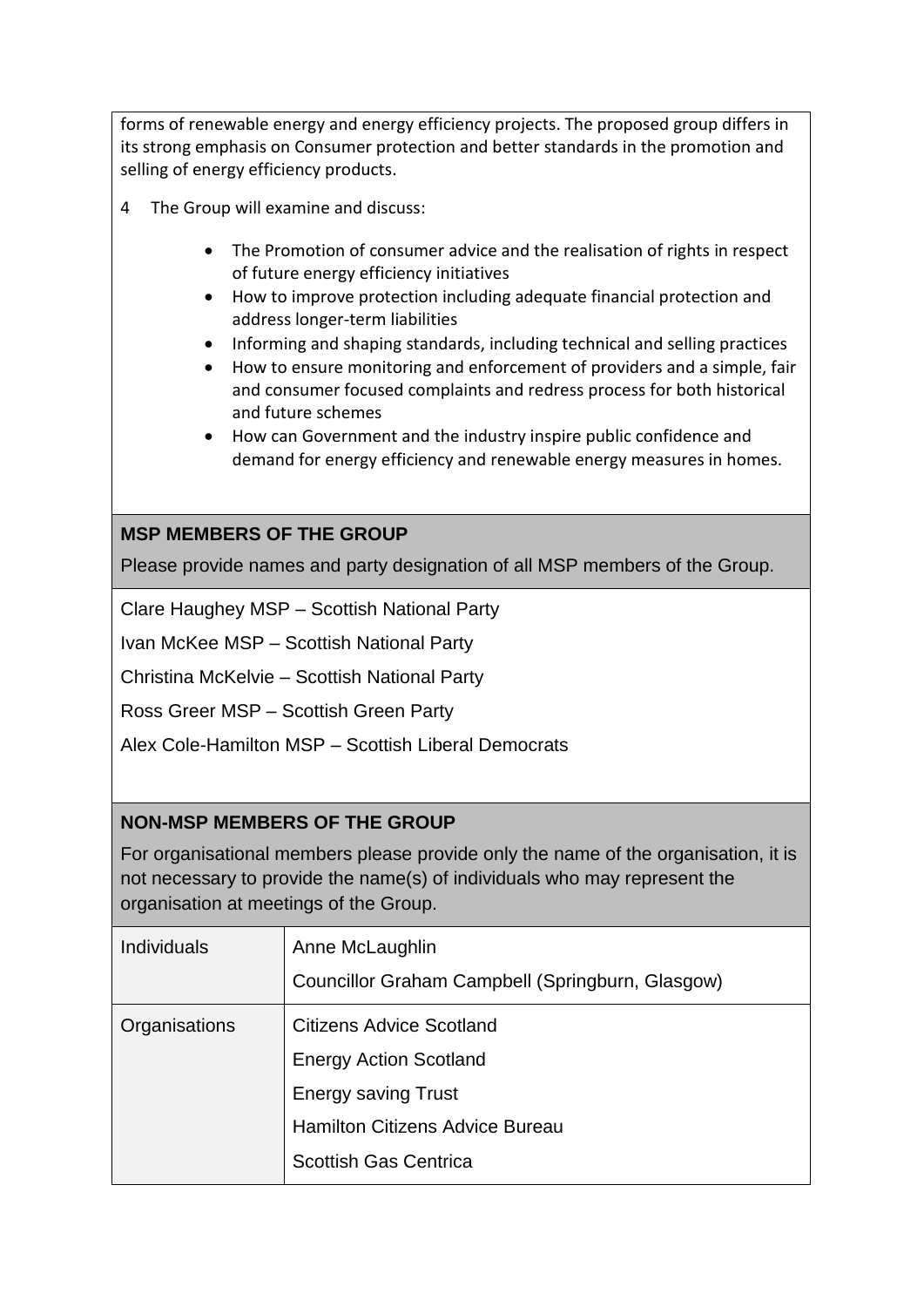| <b>Scottish Power</b>                             |
|---------------------------------------------------|
| SSE plc                                           |
| <b>Wetherby Building Systems Ltd</b>              |
| <b>HELMS Action Group Blantyre and Rutherglen</b> |
| Green Deal North Glasgow Action Group             |
|                                                   |

# **GROUP OFFICE BEARERS**

Please provide names for all office bearers. The minimum requirement is that two of the office bearers are MSPs and one of these is Convener – beyond this it is a matter for the Group to decide upon the office bearers it wishes to have. It is permissible to have more than one individual elected to each office, for example, co-conveners or multiple deputy conveners.

| Convener               | <b>Clare Haughey MSP</b>                  |
|------------------------|-------------------------------------------|
| <b>Deputy Convener</b> | Ivan McKee MSP                            |
| Secretary              | Citizens Advice Scotland (Kate Morrison.) |
| <b>Treasurer</b>       | N/A                                       |

# **FINANCIAL BENEFITS OR OTHER BENEFITS**

Please provide details of any financial or material benefit(s) the Group anticipates receiving from a single source in a calendar year which has a value, either singly or cumulatively, of more than £500. This includes donations, gifts, hospitality or visits and material assistance such as secretariat support.

Secretariat support from Citizens Advice Scotland

### **SUBSCRIPTION CHARGED BY THE GROUP**

Please provide details of the amount to be charged and the purpose for which the subscription is intended to be used.

None

## **CONVENER CONTACT DETAILS**

| Name                            | <b>Clare Haughey MSP</b> |
|---------------------------------|--------------------------|
| <b>Parliamentary</b><br>address | M5.06                    |